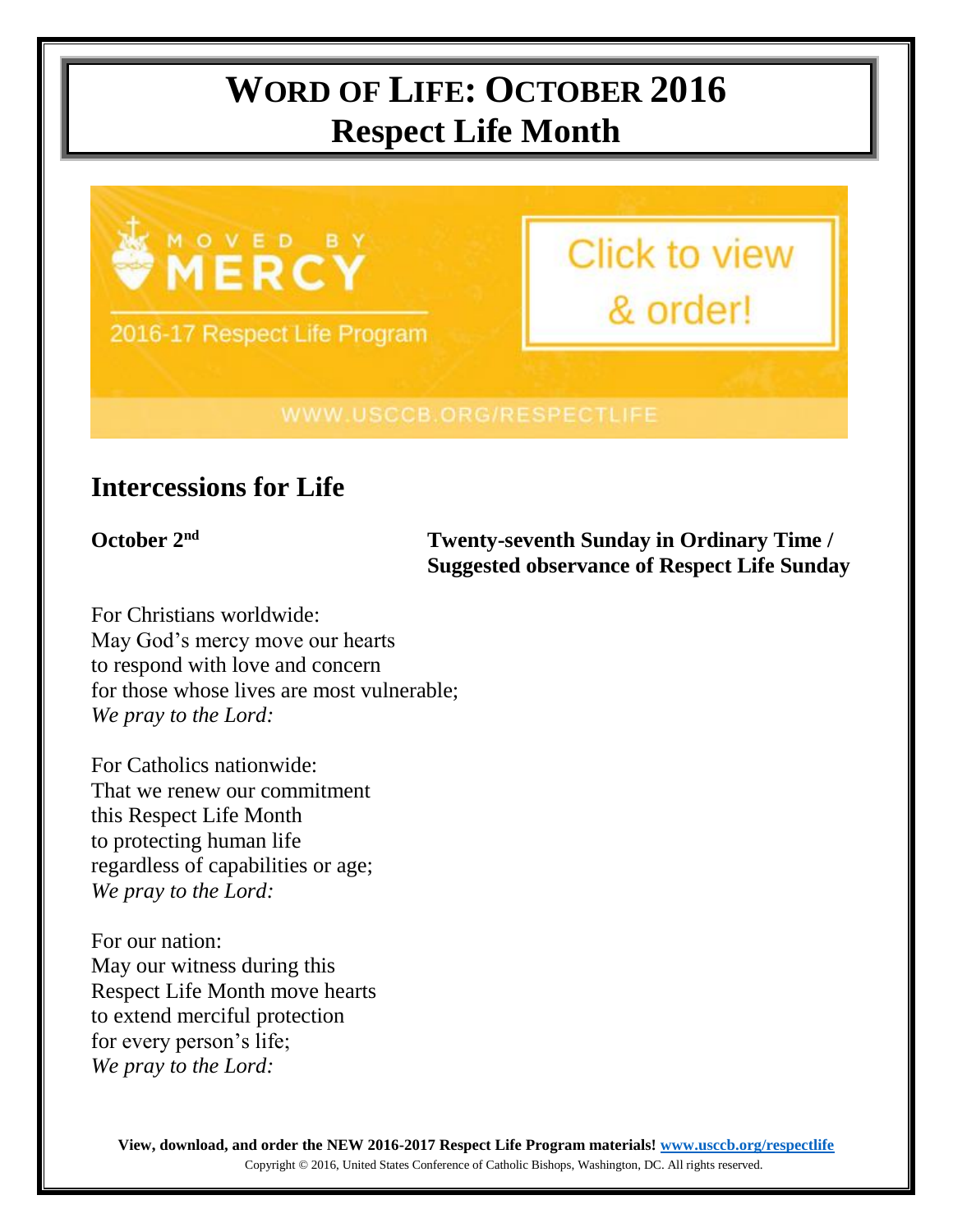## **WORD OF LIFE - OCTOBER 2016**

## **Intercessions for Life (continued)**

### **October 9th**

### **Twenty-Eighth Sunday in Ordinary Time**

For those suffering after abortion: May the Church's post-abortion healing ministry help them find peace in God's limitless mercy; *We pray to the Lord:*

### **October 16th**

### **Twenty-Ninth Sunday in Ordinary Time**

For our world and its people: May we turn from the "throwaway culture" that treats people as disposable, and instead embrace a culture of encounter and solidarity. *We pray to the Lord:*

### **October 23rd**

### **Thirtieth Sunday in Ordinary Time**

For those nearing the end of life: May God strengthen their faith and comfort them through others' loving support; *We pray to the Lord:*

### **October 30th**

 **Thirty-First Sunday in Ordinary Time**

For parents placing their children for adoption: May they encounter the Father's love through our words and actions; *We pray to the Lord:*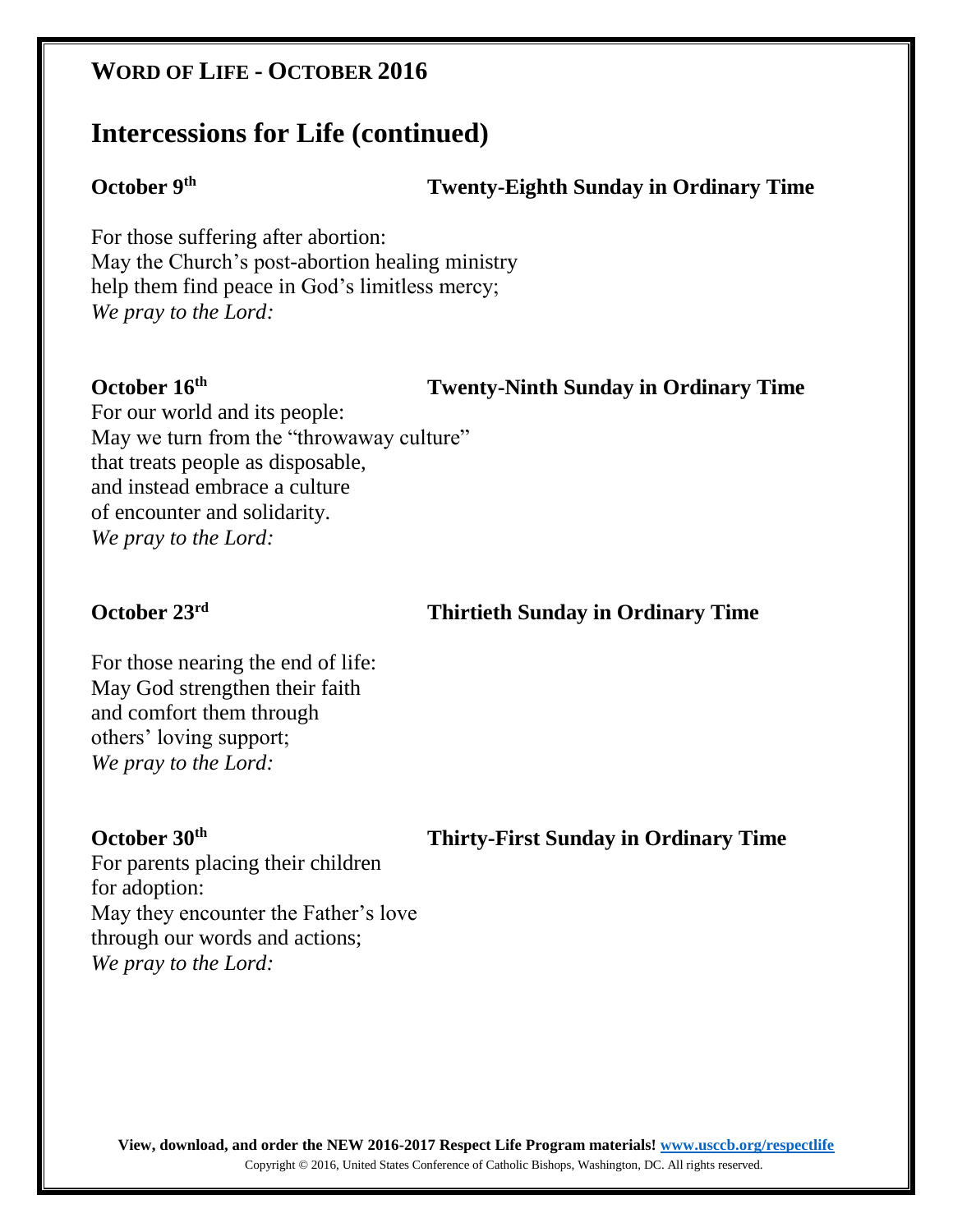# **WORD OF LIFE - OCTOBER 2016**

# **Bulletin Briefs**

*Recommended dates are provided, but you are welcome to use these quotes at any time. The QR codes to the right of each quote can be used in bulletins, newsletters, etc. When scanned with a smartphone, the QR codes will direct to the webpage where the referenced resource is located.*

### **Sunday, October 2, 2016**

"We are called to show mercy because mercy has first been shown to us."

— Pope Francis, *Misericordiae vultus*, [www.goo.gl/uwk5e4](http://www.goo.gl/uwk5e4) © 2015. Libreria Editrice Vaticana. Used with permission.

#### **Sunday, October 9, 2016**

"If you know someone…who has had an abortion, express your sympathy for her loss. Assure her of God's unconditional love, and encourage her to seek healing and forgiveness." [www.HopeAfterAbortion.org](http://www.hopeafterabortion.org/)

— "Bridges of Mercy for Post-Abortion Healing," [www.goo.gl/MpC7RG](http://www.goo.gl/MpC7RG) USCCB Secretariat of Pro-Life Activities

O[RDER](http://store.usccb.org/Bridges-of-Mercy-for-Post-Abortion-Healing-p/c1641.htm) / D[OWNLOAD](http://www.usccb.org/about/pro-life-activities/respect-life-program/2016/upload/rlp-16-flyer-bridges-of-mercy-for-post-abortion-healing.pdf)

#### **Sunday, October 16, 2016**

"Pope Francis stresses, 'We are speaking of an attitude of the heart, one which approaches life with serene attentiveness, which is capable of being fully present to someone without thinking of what comes next' (LS 226)."

— "Serene Attentiveness to God's Creation," [www.goo.gl/xdm378](http://www.goo.gl/xdm378) USCCB Secretariat of Pro-Life Activities

O[RDER](http://store.usccb.org/Serene-Attentiveness-to-God-s-Creation-p/c1645.htm) / D[OWNLOAD](http://www.usccb.org/about/pro-life-activities/respect-life-program/2016/upload/rlp-16-flyer-serene-attentiveness-to-god-s-creation.pdf)

### **Sunday, October 23, 2016**

"The dying process is a sacred time—a final season to seek closure in this life and prepare for the next in the hope of sharing in Christ's Resurrection."

— "Caring for Loved One's at Life's End," [www.goo.gl/fvSEYp](http://www.goo.gl/fvSEYp) USCCB Secretariat of Pro-Life Activities

O[RDER](http://store.usccb.org/Caring-for-Loved-Ones-at-Life-s-End-p/c1642.htm) / D[OWNLOAD](http://www.usccb.org/about/pro-life-activities/respect-life-program/2016/upload/rlp-16-flyer-caring-for-loved-ones-at-life-s-end.pdf)

### **Sunday, October 30, 2016**

"To women with an unplanned pregnancy, Maya\* says, 'This is survivable. Have hope.'" *(\*Name changed for privacy.)*

— "Accompanying Expectant Mothers Considering Adoption," USCCB Secretariat of Pro-Life Activities[, www.goo.gl/srj6L3](http://www.goo.gl/srj6L3)

O[RDER](http://store.usccb.org/Expectant-Mothers-Considering-Adoption-p/c1646.htm) / D[OWNLOAD](http://www.usccb.org/about/pro-life-activities/respect-life-program/2016/upload/rlp-16-flyer-accompanying-expectant-mothers-considering-adoption.pdf)